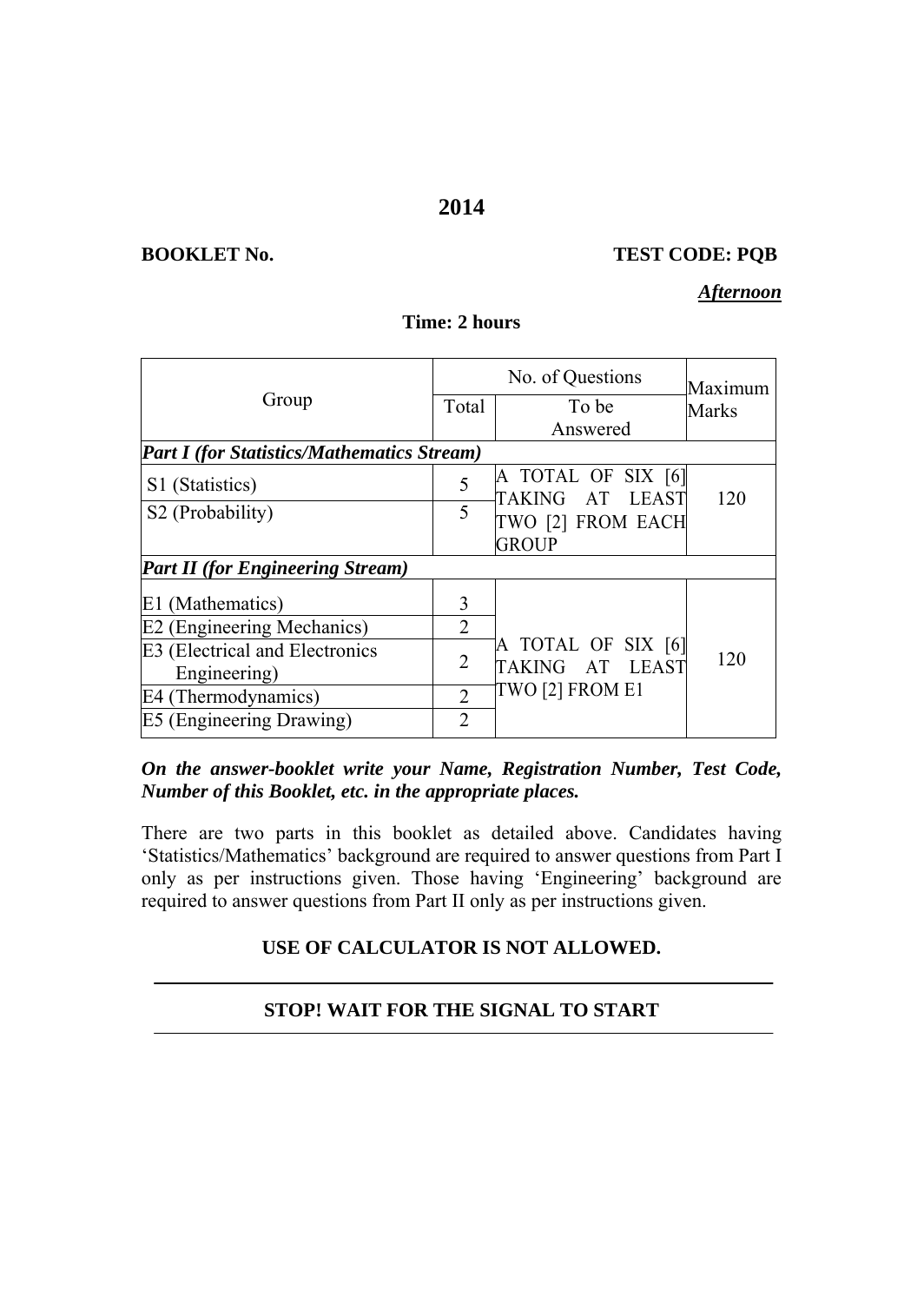#### **PART I (FOR STATISTICS / MATHEMATICS STREAM)**

# **ATTENTION: ANSWER A TOTAL OF SIX [6] QUESTIONS, TAKING AT LEAST TWO [2] FROM EACH GROUP.** *(Note: Partial credit may be given for partially correct answer)*

### **GROUP S1 Statistics**

1. (a) Drug A is known to be quite effective in curing headache. The performance of drug A in terms of time taken to cure headache has been obtained for 100 randomly chosen patients and the results are given below.

| Time to Cure for<br>Drug A<br>(in Minutes) | $0 - 5$ |    |    | $5 - 10$   10 - 15   15 - 20   20 - 25   25 - 30 |  |
|--------------------------------------------|---------|----|----|--------------------------------------------------|--|
| Number of Patients                         |         | 24 | 18 |                                                  |  |

Suppose XYZ Pharmaceuticals has come out with drug B and claims that it is superior to drug A. In order to verify the claim of XYZ Pharmaceuticals, data were collected on 100 patients selected randomly and the results are given below.

| Time to Cure for<br>Drug B<br>(in Minutes) | $0 - 5$ | $1\;\;5 - 10$ | $10 - 15$ 15 - 20 20 - 25 25 - 30 |  |  |
|--------------------------------------------|---------|---------------|-----------------------------------|--|--|
| Number of Patients                         |         | 24            |                                   |  |  |

Draw the ogives for the time to cure headache for both the drugs (make free hand sketches on your answer sheet). Observe the ogives closely and offer your comments on the claim made by XYZ Pharmaceuticals about drug B.

(b) Suppose that median software development productivity is typically 23 units or less. A software tool vendor has developed a tool and claims that its usage will improve productivity. In order to check the claim made by the vendor you have used the tool on 10 software development projects and the productivity numbers obtained were 26.4, 24.3, 21.7, 22.4, 24.8, 25.2, 25.7, 26.1, 23.5 and 25.1.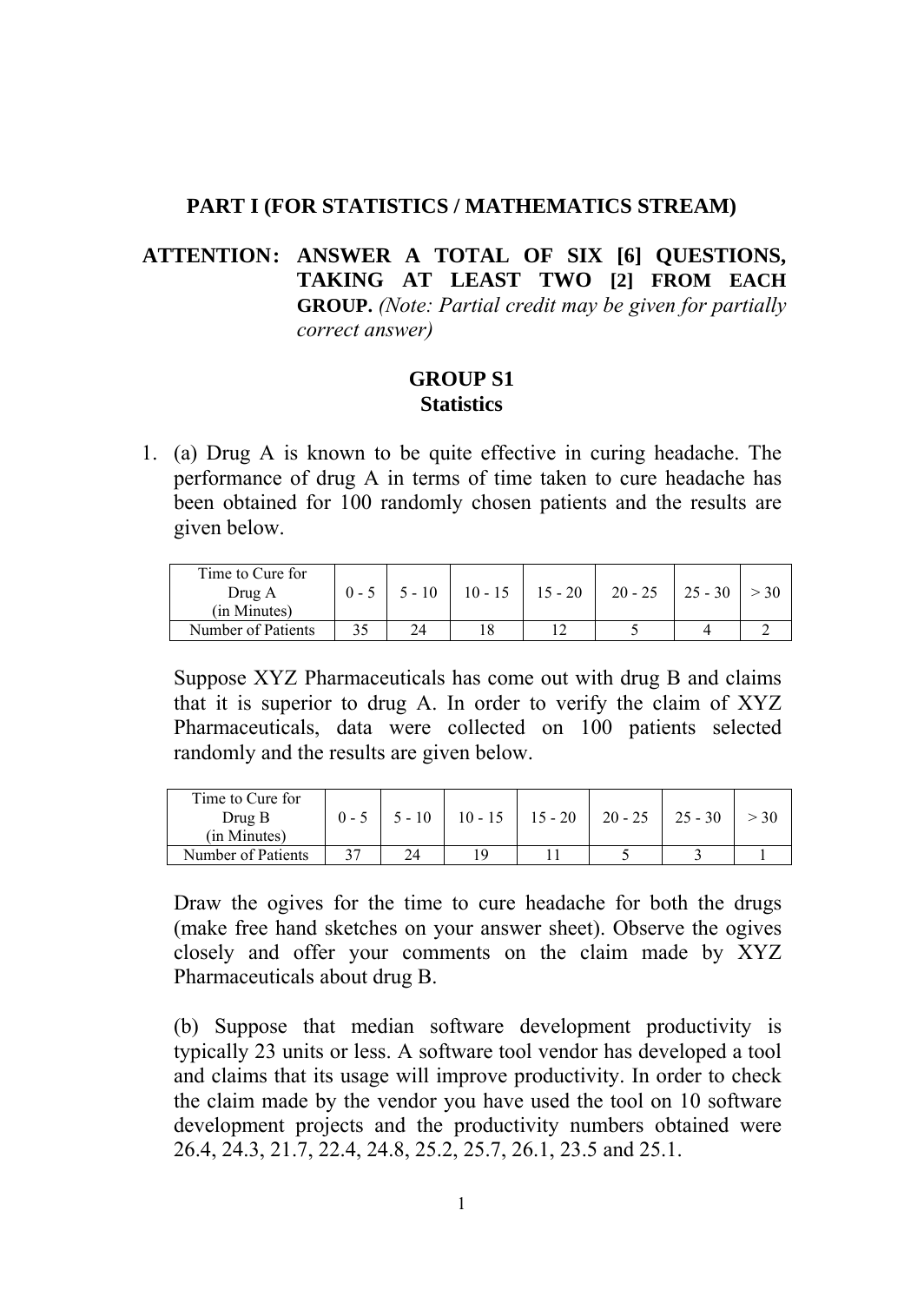Do you think that the data supports the vendor's claim assuming that you will believe the vendor if the chance of this kind or a worse sample is less than 1% under the assumption of no improvement? Clearly state the hypotheses and the assumptions made by you to carry out the computations.

 $[10+10=20]$ 

2. Let  $x_1, x_2, \ldots, x_n$  be a random sample from the population whose probability density function is given by

$$
f(x) = \begin{cases} e^{-(x-\theta)} & \text{if } x > \theta, \ -\infty < \theta < \infty \\ 0 & \text{Otherwise} \end{cases}
$$

Show that the statistic  $x_{(1)} = \min_i x_i$  is a consistent estimator of  $\theta$  and is sufficient for *θ*.

$$
[20]
$$

3. Let  $(y_{1j}; j = 1,2,...n), (y_{2j}; j = 1,2,...n)$  and  $(y_{3j}; j = 1,2,...n)$  be three random samples from  $N(\mu_1, \sigma^2)$ ,  $N(\mu_2, \sigma^2)$  and  $N(\mu_3, \sigma^2)$ populations respectively, where  $\mu_1 = \beta_1$ ,  $\mu_2 = \beta_1 + \beta_2$ , and  $\mu_{3} = \beta_{1} + \beta_{2} + \beta_{3}$ .

Formulate the above problem as a standard linear model and find the following

- a) BLUEs for  $\beta_i$  *i* = 1, 2, 3, state the necessary results,
- b) Error (residual) Sum of Squares, and

c) Disperson matrix of 
$$
\hat{\beta} = \begin{pmatrix} \hat{\beta}_1 \\ \hat{\beta}_2 \\ \hat{\beta}_3 \end{pmatrix}
$$
.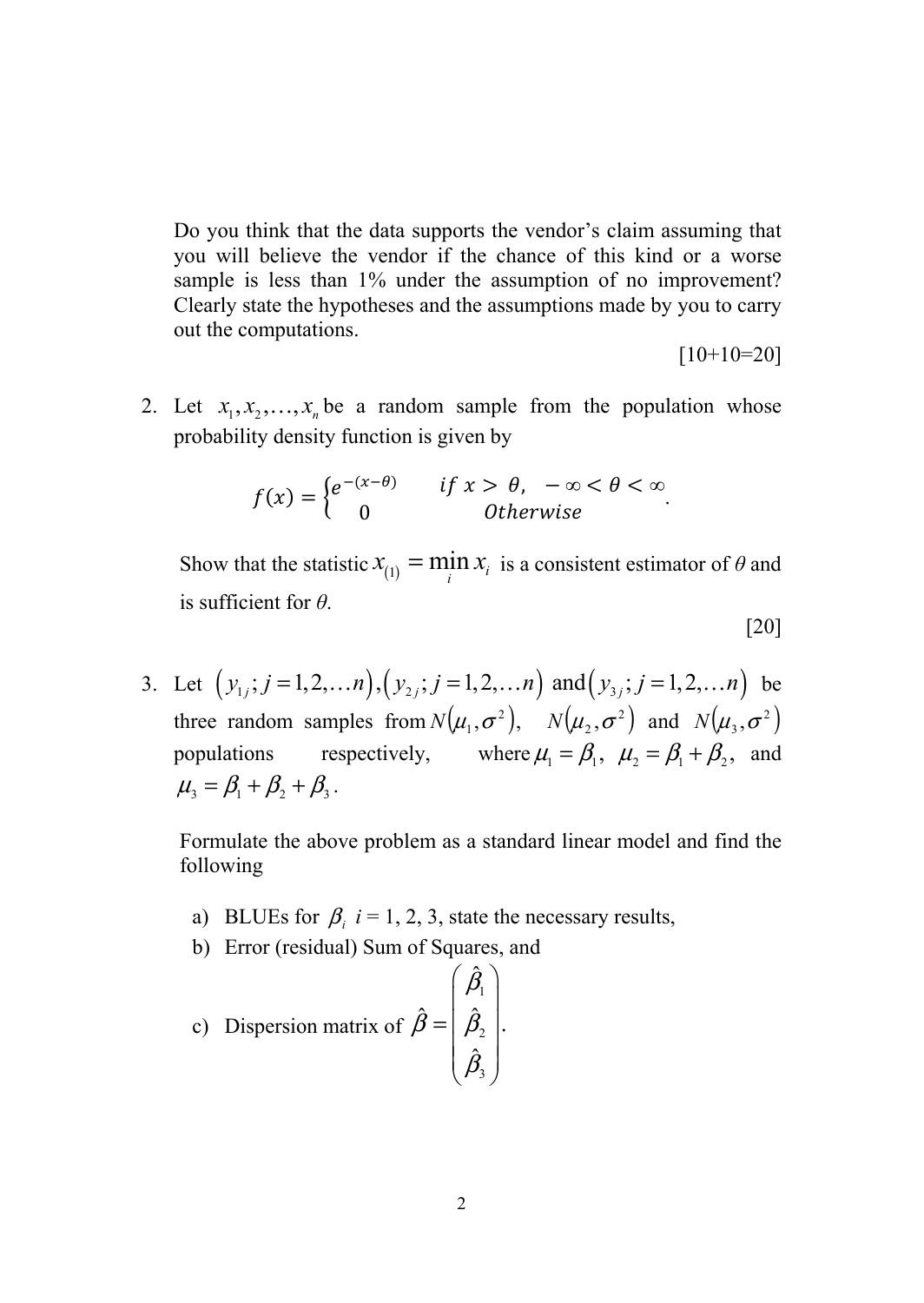Note: 
$$
\begin{pmatrix} 3 & 2 & 1 \ 2 & 2 & 1 \ 1 & 1 & 1 \end{pmatrix}^{-1} = \begin{pmatrix} 1 & -1 & 0 \ -1 & 2 & -1 \ 0 & -1 & 2 \end{pmatrix}
$$
 [20]

4. (a) Let  $(X_1, Y_1), (X_2, Y_2), ..., (X_n, Y_n)$  be a random sample from the discrete distribution with joint probability mass function

$$
f_{X,Y}(x,y) = \begin{cases} \frac{\alpha}{4} & \text{for} \quad (x,y) = (0,0) \text{ and } (1,1) \\ \frac{2-\alpha}{4} & \text{for} \quad (x,y) = (0,1) \text{ and } (1,0) \end{cases}
$$
, where  $0 \le \alpha \le 2$ 

Find the maximum likelihood estimator of α.

(b) A straight line regression  $E(y) = \alpha + \beta x$  is to be fitted using four observations. Assume Var  $(y|x) = \sigma^2$  for all *x*. The values of *x* at which observations are to be made, lie in the closed interval [−1, 1].

The following choices of the values of x where observations are to be made are available

- i) two observations each at  $x = -1$  and  $x = 1$ ,
- ii) one observation each at  $x = -1$  and  $x = 1$  and two observations at  $x = 0$ , and
- iii) one observation each at  $x = -1, -\frac{1}{2}, \frac{1}{2}, 1$ .

If the interest is to estimate the slope with least variance, which of the above data collection plans would you choose and why?

 $[10+10=20]$ 

5. Suppose a population of size  $N$  is divided into  $L$  strata and the  $h<sup>th</sup>$ stratum consists of  $N_h$  units,  $h = 1, 2, ..., L$ . From the  $h<sup>th</sup>$  stratum an SRSWOR sample of size  $n_h$  is drawn,  $h = 1, 2, ..., L$ .

Obtain an unbiased estimator of the population variance based on the stratified random sample.

[20]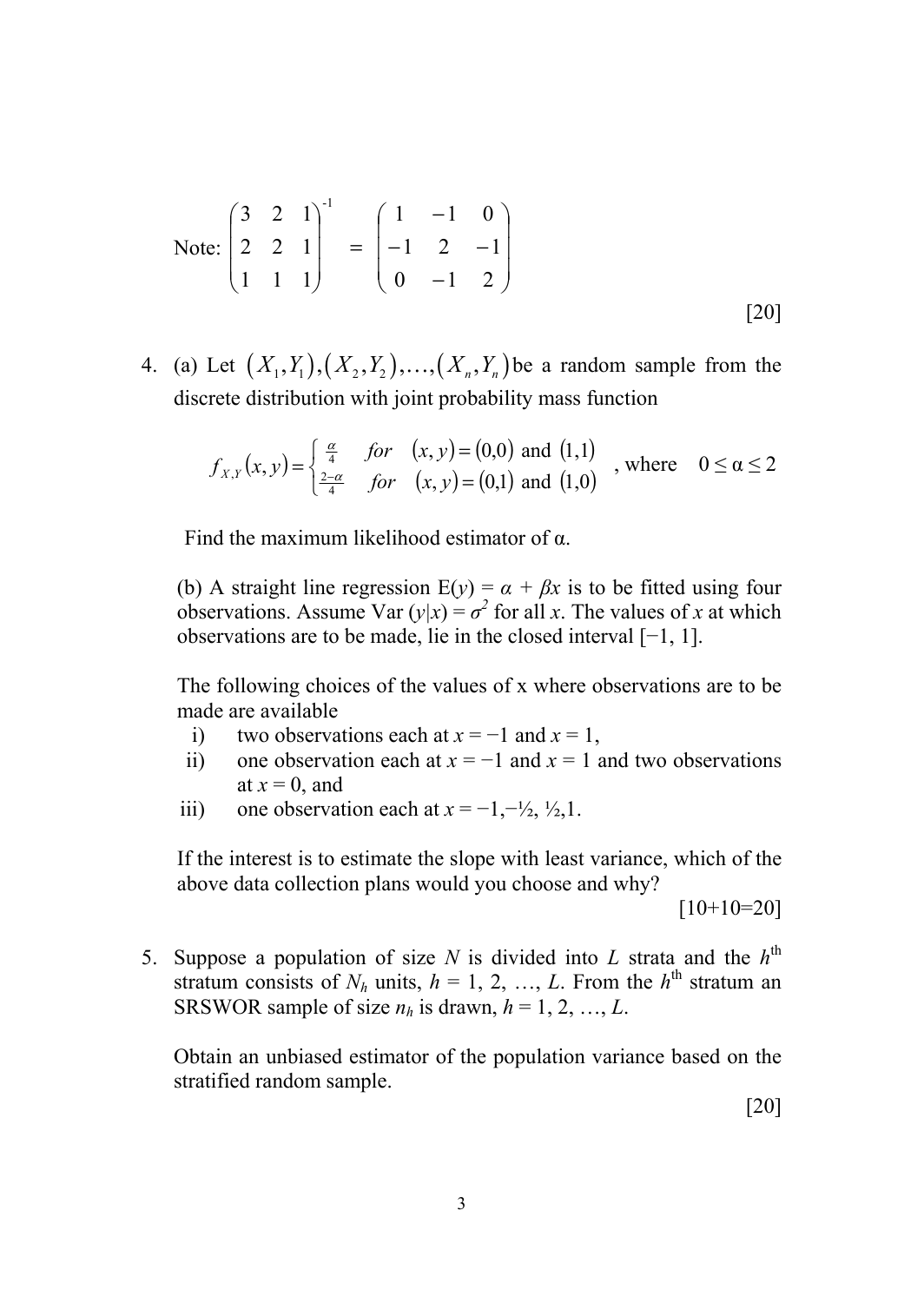# **GROUP S2 Probability**

6. (a) Find the probability of choosing 3 numbers *a*, *b* and *c* from the set of integers  $\{1, 2, 3, \ldots, (2k+1)\}\)$ , where *k* is an positive integer, such that *a*, *b* and *c* are in arithmetic progression.

(b) One of the sequences of letters XXX, YYY, ZZZ is transmitted over a communication channel with respective probabilities  $p_1$ ,  $p_2$ ,  $p_3$ , where  $(p_1 + p_2 + p_3 = 1)$ . The probability that each transmitted letter will be correctly understood is  $\alpha$  and the probabilities that the letter will be confused with two other letters are  $(1 - \alpha)/2$  and  $(1 - \alpha)/2$ . It is assumed that the letters are distorted independently.

- i) Find the probability that XXX was transmitted if XYZ was received.
- ii) Find the probability that XYZ was received if XXX was transmitted.

 $[10+10=20]$ 

7. (a) Let *X* and *Y* be independent standard normal variables. Obtain the moment generating function of *XY*.

(b) Draw rough sketch of the density of the random variable *Z* constructed as follows.

- i) Two observations, say *x* and *y* are drawn randomly from *N*(5,1) and *N*(15,1) respectively and *Z* is constructed as  $(x + y)/2$ .
- ii) An unbiased coin is tossed. If a head turns up then Z is constructed by drawing a random observation from *N*(5,1), otherwise *Z* is constructed by drawing a random observation from *N*(15,1).

 $[12+8=20]$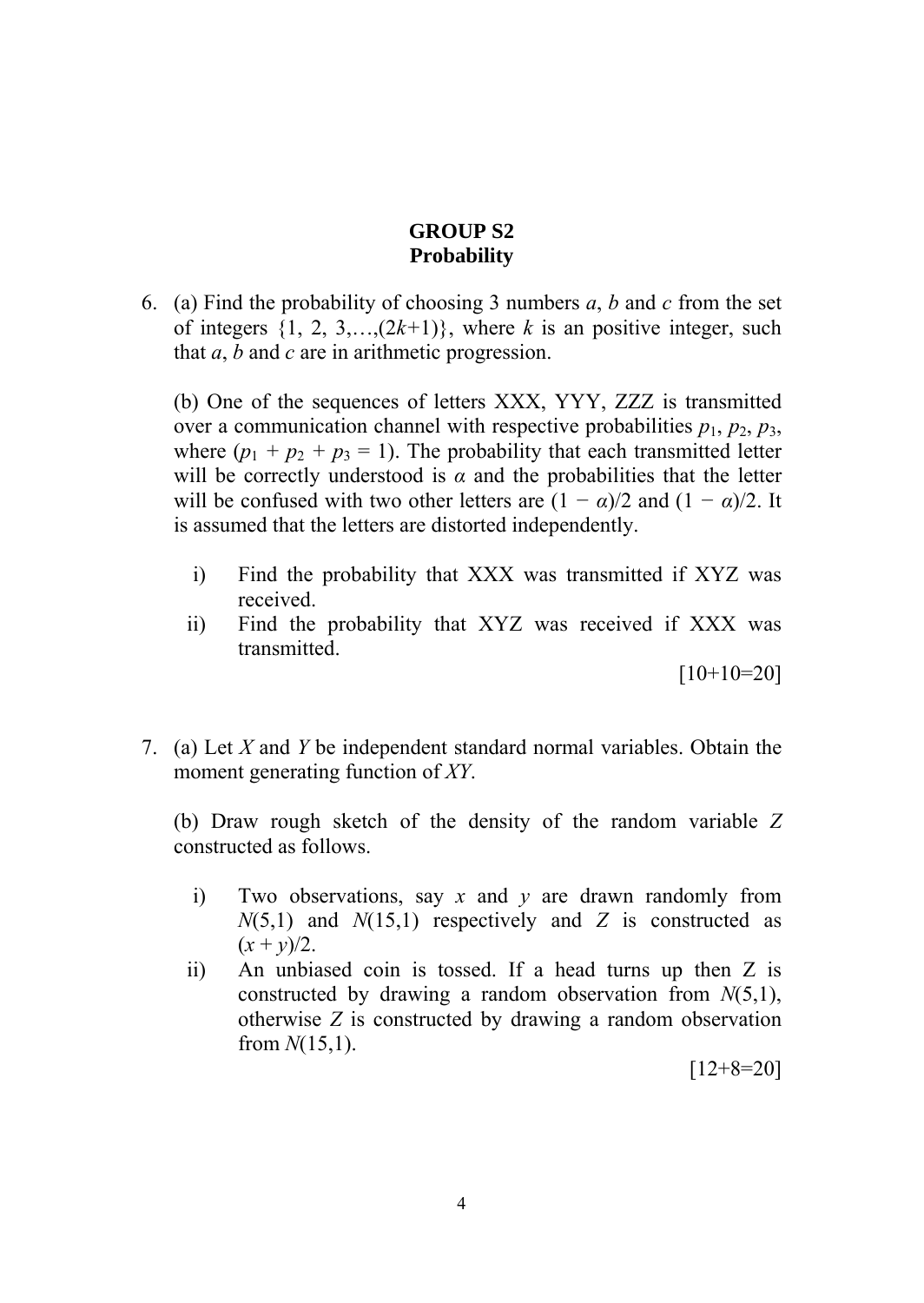8. Determine *k* so that

$$
f(x, y) = \begin{cases} ky \exp(-xy) & \text{if } 0 \le x < \infty \text{ and } 1 \le y \le 4 \\ 0 & \text{Otherwise} \end{cases}
$$

is a joint probability density function of the two random variables *X* and *Y*. Compute their covariance. Derive the conditional probability density function of *X* given  $y = 4$ .

[20]

9. Let  $Z_1$ ,  $Z_2$ ,  $Z_3$  and  $Z_4$  be four independent standard normal variables. Find the distribution of

$$
U = \frac{Z_1 - Z_2 - Z_3 + Z_4}{Z_1 + Z_2 - Z_3 - Z_4}
$$
\n[20]

10. Let  $\{X_n \mid n \in \{0, 1, 2, ...\} \}$  be a discrete time parameter Markov Chain with state space  $I = \{i_0, i_1, i_2, ..., i_n\}$  and one step transition matrix  $P = ((p_{ij}))_{i,j \in I}$ .

Show that  $P(X_0 = i_0 | X_1 = i_1, X_2 = i_2, ..., X_n = i_n) = P(X_0 = i_0 | X_1 = i_1)$ ,  $∀ n = 0, 1, 2, ..., ∀ {i<sub>0</sub>, i<sub>1</sub>, i<sub>2</sub>, ..., i<sub>n</sub>} ∈ I whenever the left hand side is$ defined.

[20]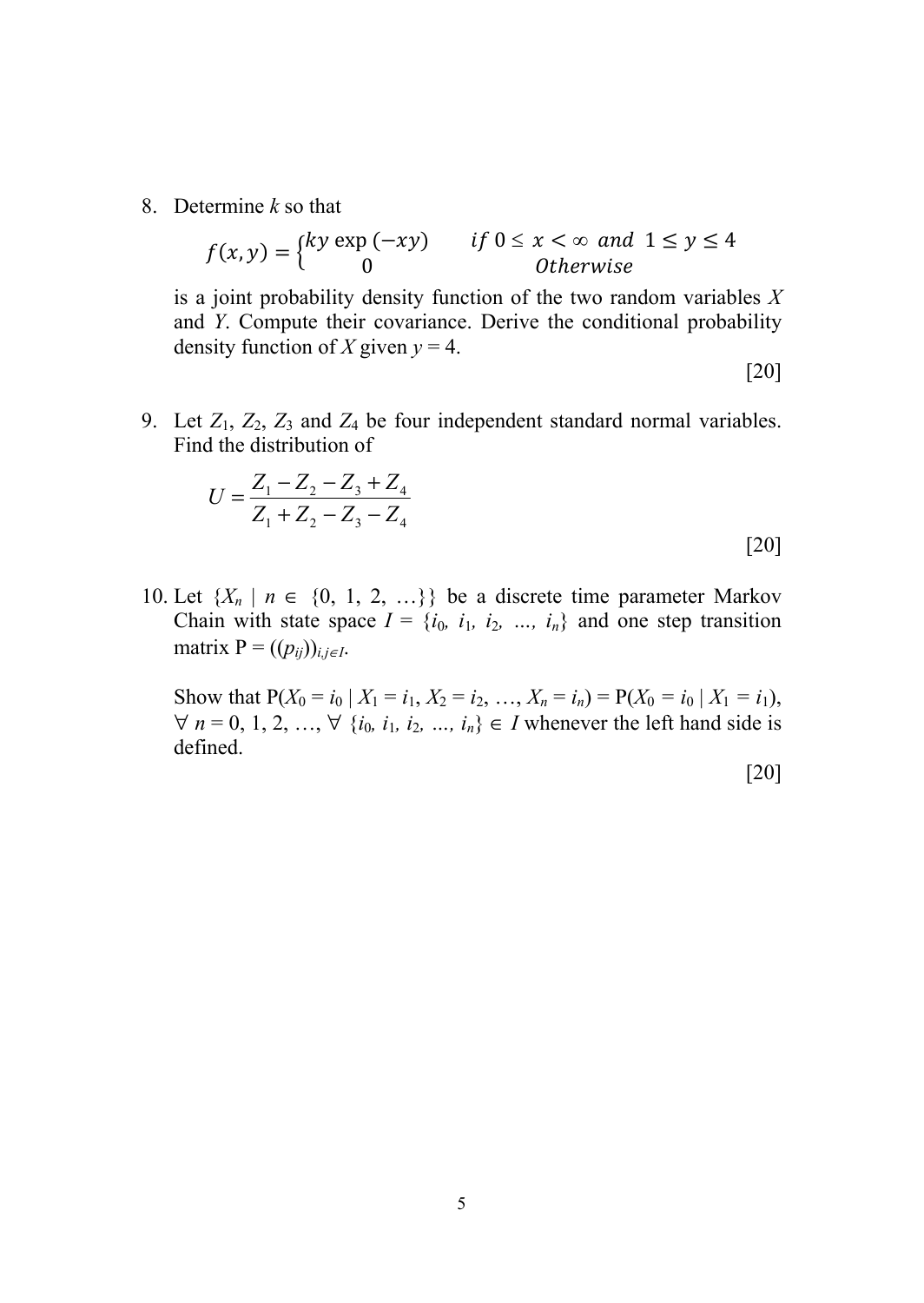#### **PART II (FOR ENGINEERING STREAM)**

# **ATTENTION: ANSWER A TOTAL OF SIX [6] QUESTIONS TAKING AT LEAST TWO [2] FROM E1.** *(Note: Partial credit may be given for partially correct answer)*

#### **GROUP E1 Mathematics**

1. (a) Find the number of solutions of  $16^{\sin^2 x} + 16^{\cos^2 x} = 10$ ,  $0 \le x \le 2\pi$ .

(b) Find the minimum value of the function

$$
f(x, y) = \frac{12}{x} + \frac{18}{y} + xy
$$

over all positive real numbers *x* and *y*. Find also the co-ordinates  $(x,y)$ where the function possesses its minimum.

- (c) Using the power series  $f(x)$  $\mathbf{0}$ 1 ! *n n*  $f(x) = \sum_{n=1}^{\infty} \frac{n}{n}$ *n* ∞  $=\sum_{n=0}^{\infty} \frac{n+1}{n!} x^n$ , find the value of 0 1  $\sum_{n=0}$  n! *n n* ∞  $\sum_{n=0}^{\infty} \frac{n+1}{n!}$  $[7+8+5=20]$
- 2. (a) If the system of equations

$$
ax + y + z = 0
$$
  
x + by + z = 0 (a, b, c \ne 1)  
x + y + cz = 0

has a non-trivial solution, then find the value of  $\frac{1}{1}$ + $\frac{1}{1}$ + $\frac{1}{1}$  $\frac{1}{1-a} + \frac{1}{1-b} + \frac{1}{1-c}$ .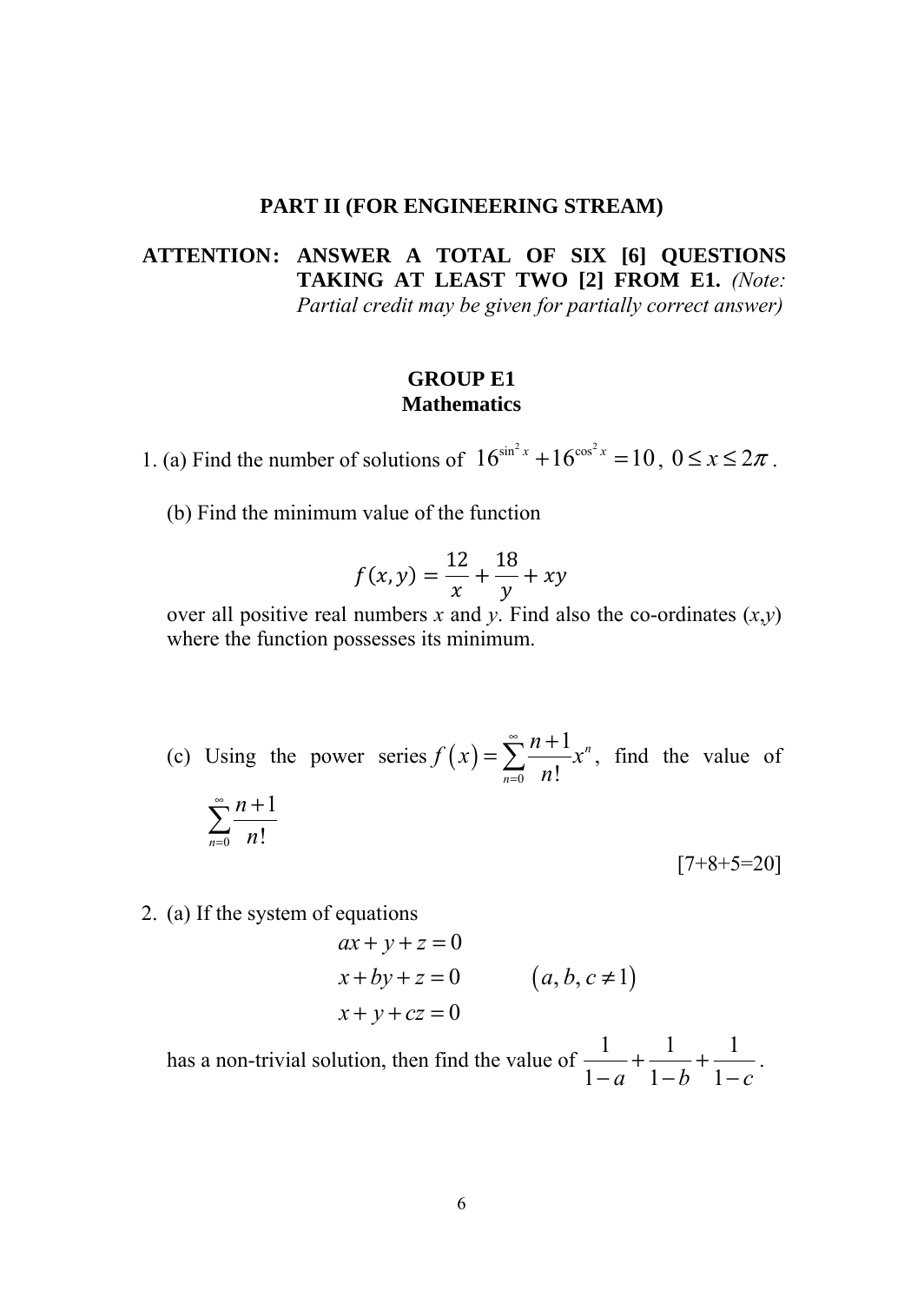(b) Find the shortest distance from the origin to the surface given by the equation  $xyz = k^3$ , where *k* is a given constant.

(c) Find the area of the region above the *x*-axis, included between the parabola  $y^2 = ax$  and the circle  $x^2 + y^2 = 2ax$ .

 $[7+6+7=20]$ 

3. (a) Let  $a_1 = 1$  and  $a_n = n (a_{n-1} + 1)$  for  $n = 2,3,...$  Define

$$
P_n = \left(1 + \frac{1}{a_1}\right)\left(1 + \frac{1}{a_2}\right)\dots\left(1 + \frac{1}{a_n}\right); n = 1, 2, \dots
$$

Find  $\lim_{n\to\infty} P_n$ .

(b) A radioactive substance decays with time such that at any moment the rate of decay of volume is proportional to the volume at that time. The half-life of the substance is the time it takes for half the substance to disappear. Calculate the half-life of the substance if 20% of its volume disappears in 15 years. [Given:  $ln(2) = 0.6931$ ;  $ln(5/4) =$ 0.2231].

 $[12+8=20]$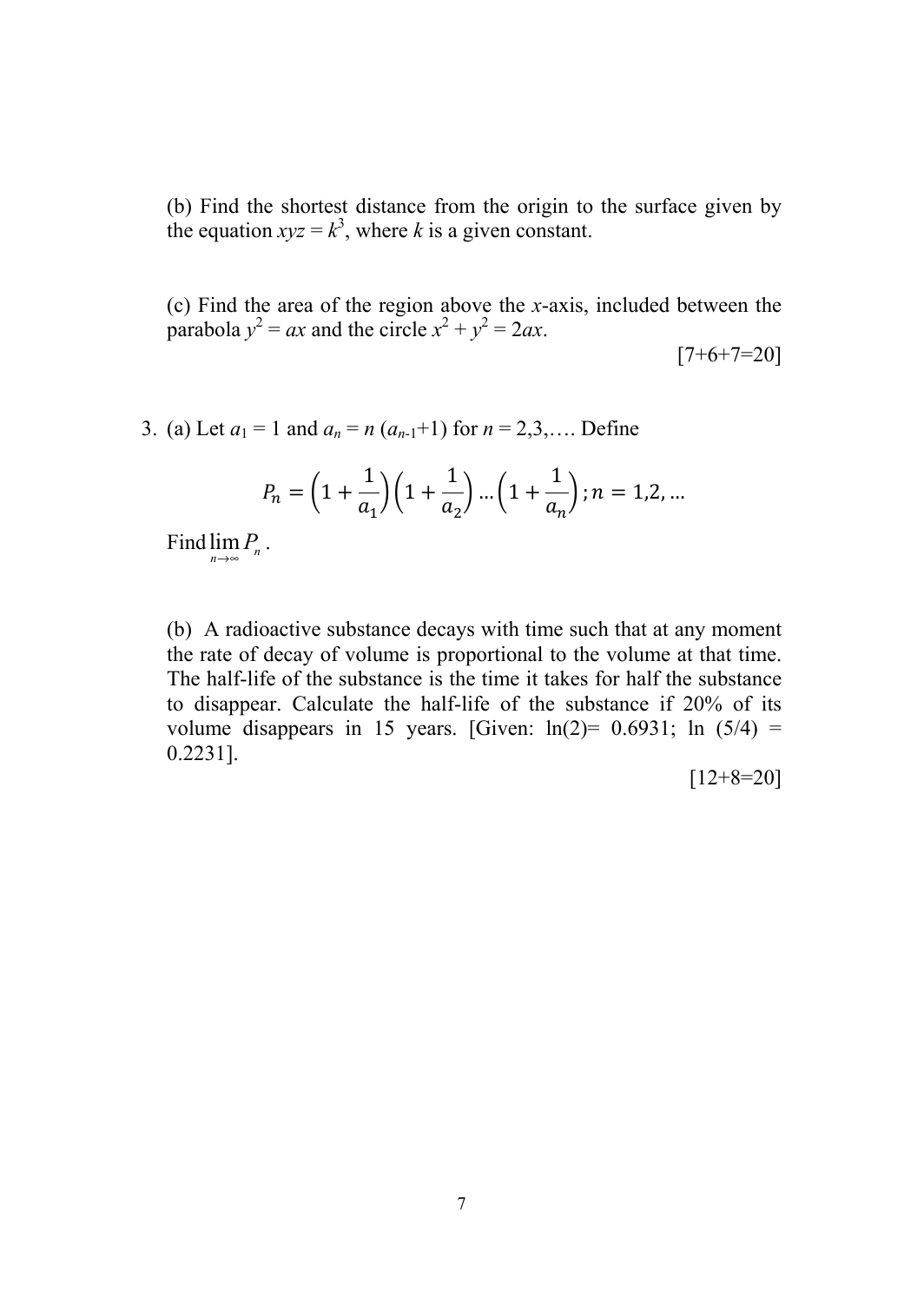#### **GROUP E2 Engineering Mechanics**

4. (a) If the slender prismatic bar in the following figure is released from rest in the horizontal position AB and allowed to fall under the influence of gravity, show that the angular velocity it will acquire by

the time it reaches the vertical position AB<sub>1</sub> is  $\bar{\omega} = \sqrt{\frac{3g}{l}}$ .  $\varpi = \sqrt{\frac{3g}{l}}$ *l*  $1/2$  $1/2$ *'11111*  $\omega$ mg  $B<sub>1</sub>$ 

(b) Locate the centroid of the shaded three-quarters of the area of a square of dimension *a* as shown in the figure below.



(c) A rigid bar AB of length *l* is supported in a vertical plane and carries a load *Q* at its free end as shown in the figure below. Neglecting the weight of the bar itself, compute the magnitude of the tension induced in the horizontal string CD.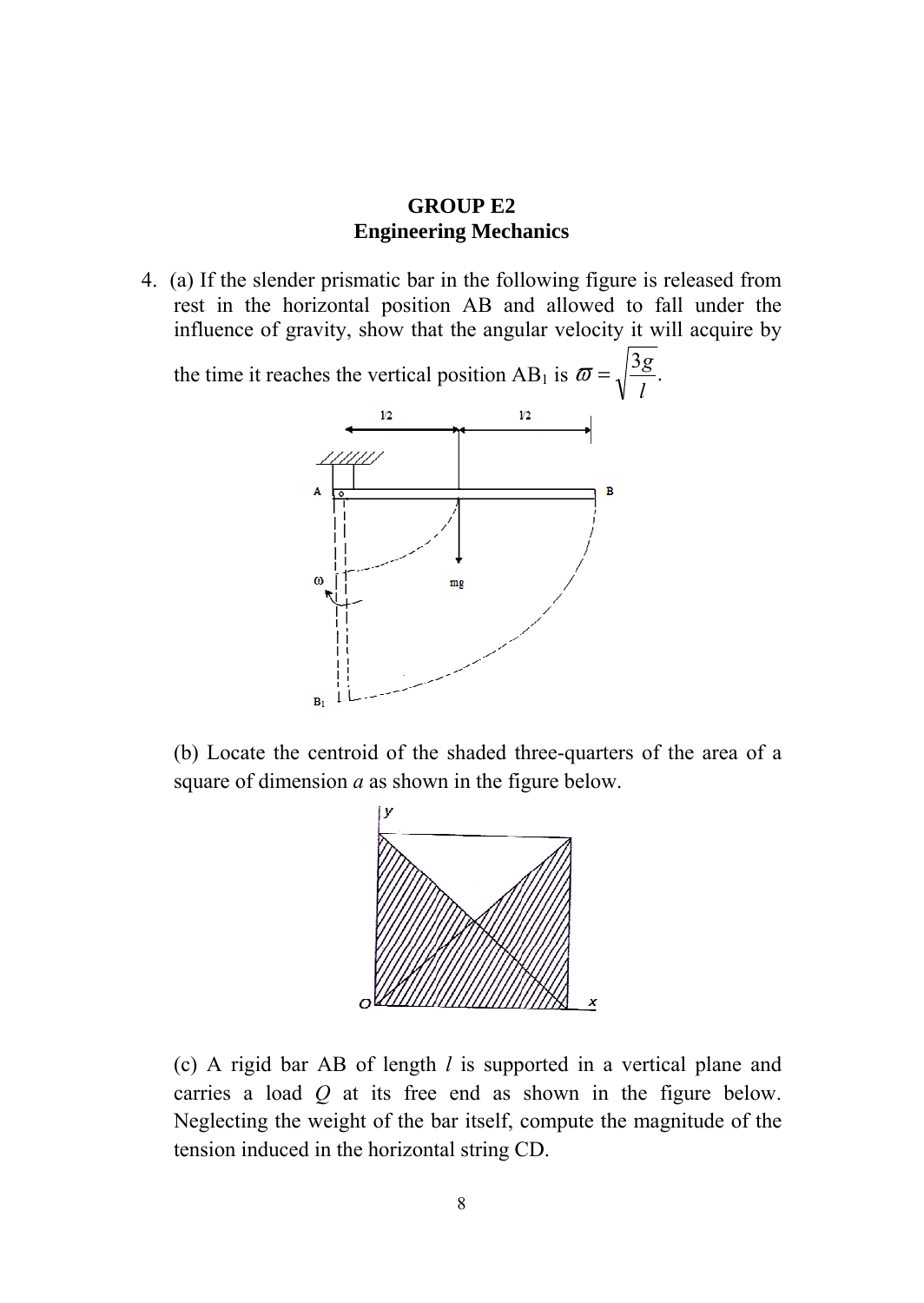

 $[10+5+5=20]$ 

- 5. (a) A particle of weight *W* moves rectilinearly under the action of a force *Pcosωt*. Develop the velocity-time and displacement-time equation if at the beginning the displacement and the velocity are zero.
	- (b) A short right circular cylinder of weight *W* rests in horizontal 'V' notch having the angle  $2\alpha$  as shown in the figure. If the coefficient of friction is  $\mu$ , find the horizontal force *P* necessary to cause slipping to impend.



(c) A beam of rectangular cross-section is to be cut from a circular log of diameter *D*. Determine the ratio of the depth to the width of the beam to resist maximum bending moment.

 $[5+5+10=20]$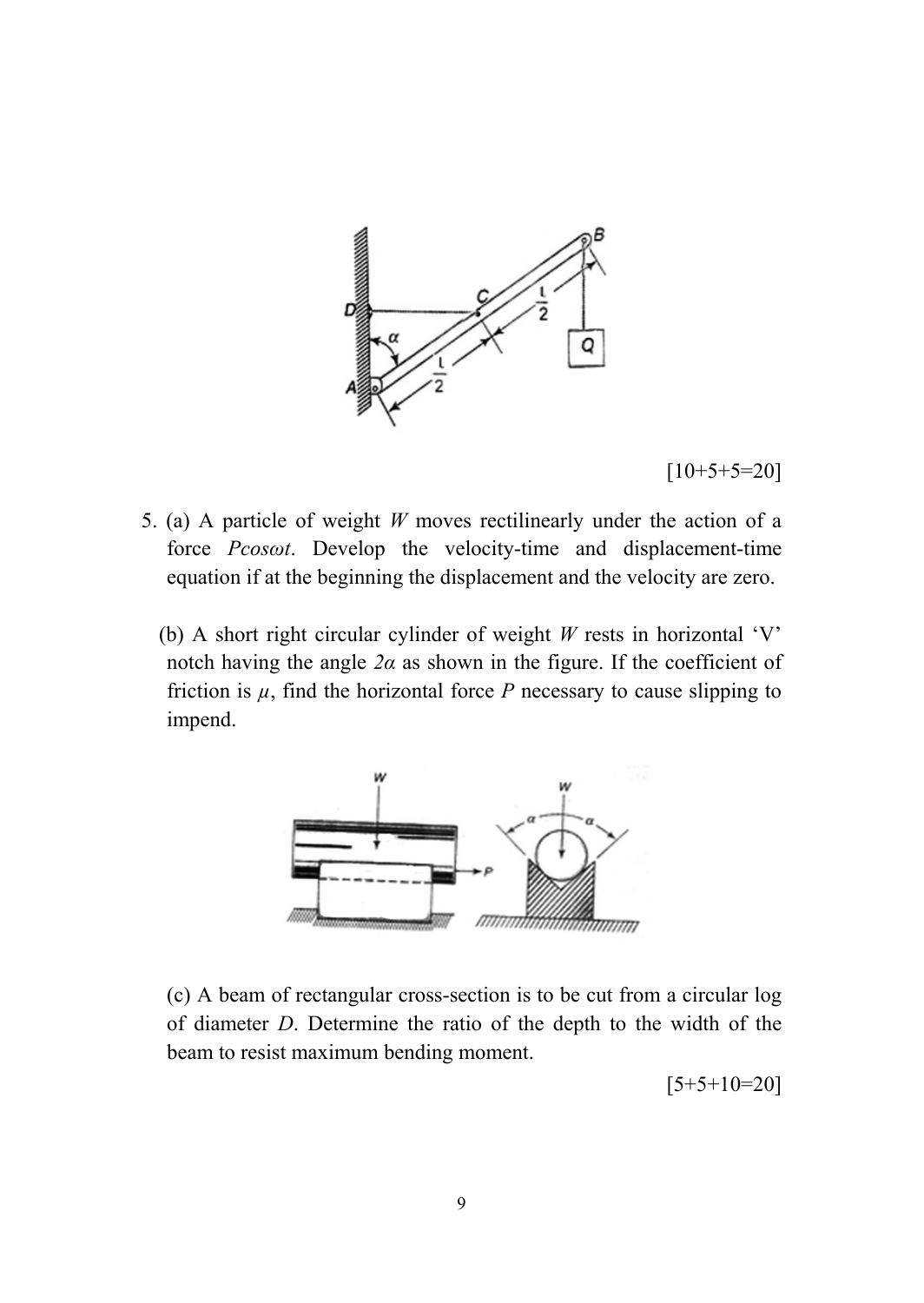#### **GROUP E3 Electrical & Electronics Engineering**

6. (a) Design the circuit for the Boolean function  $Y = AB + \overline{AC}$  using NOR gates only.

 (b) Design the circuit for a synchronous counter using JK flip-flops, which will generate the outputs in the order 000, 011, 101, 100, 111, 010, 001, 110 and 000.

 $[5+15=20]$ 

7. (a) The induced emf in a dc machine is 200 V at a speed of 1200 rpm. Calculate the electromagnetic torque developed at an armature current of 15 A.

 (b) A 500 kVA, 11000 V/400 V, 50 Hz, single-phase transformer has 100 turns on the secondary winding. Calculate (i) the approximate number of turns in the primary winding, (ii) the approximate value of the primary and the secondary currents and (iii) the approximate maximum value of flux in the core.

(c) The stator of a three-phase, 8-pole synchronous generator driven at 750 rpm has 72 slots. The winding has been made with 36 coils having 10 turns per coil. Calculate approximately the rms value of the induced emf per phase if the flux per pole is 0.15 Wb, which is sinusoidally distributed. Assume that full-pitch coils have been used and  $\sin 10^{\circ} \approx 0.174$ .

 $[5 + (2 + 3 + 3) + 7 = 20]$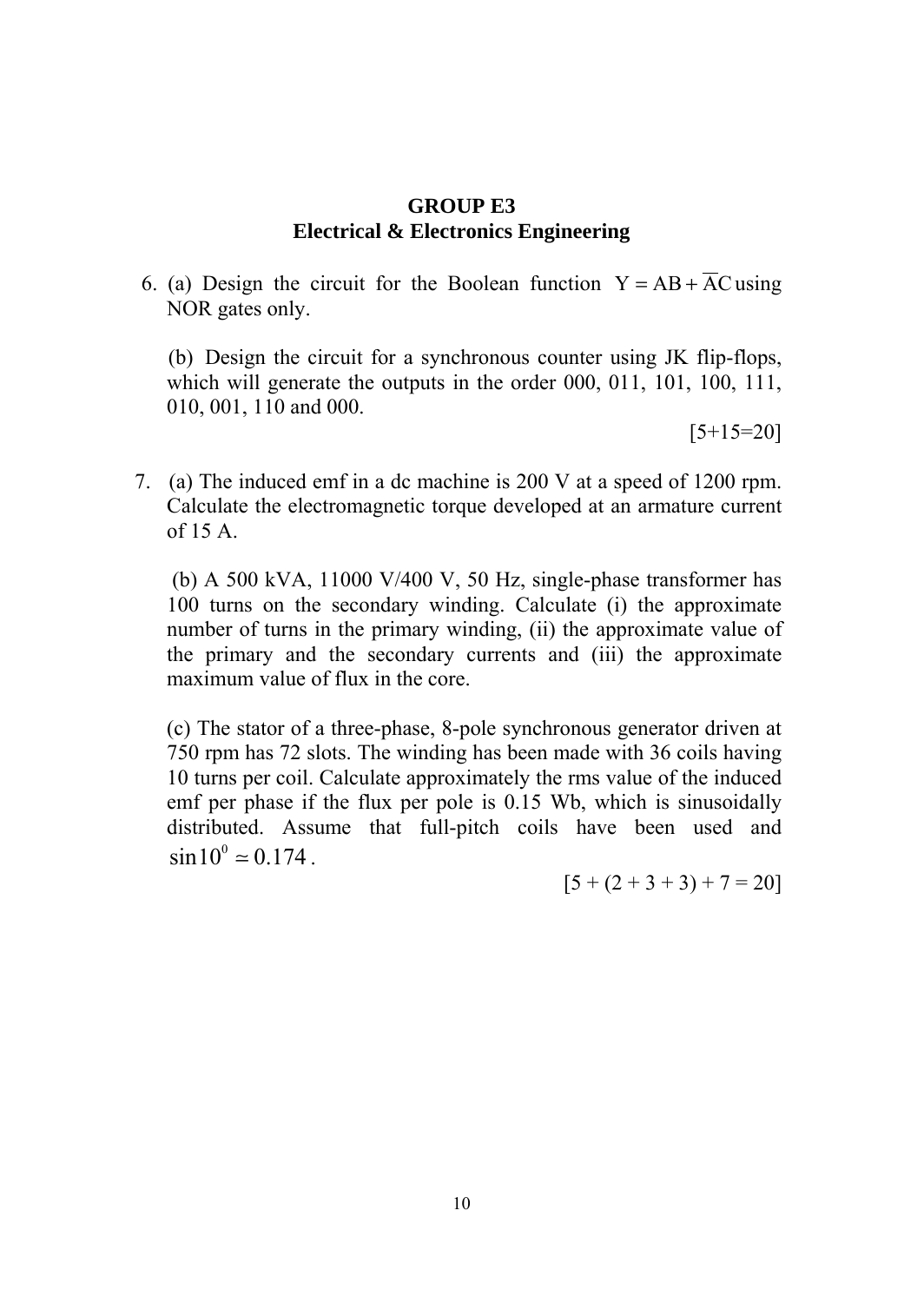#### **GROUP E4 Thermodynamics**

8. (a) A steam engine intakes 100 gram of steam at  $100^{\circ}$ C per minute and cools it down to  $20^{\circ}$ C. Show that the heat rejected by the steam engine per minute is 62 kcal. The latent heat of vaporization of steam = 540 cal  $g^{-1}$ .

(b) A heat engine operates between a cold reservoir at temperature  $T_2$  = 300 K and a hot reservoir at temperature  $T_1$ . It takes 200 J of heat from the hot reservoir to deliver 120 J of heat to the cold reservoir in a cycle. What could be the minimum temperature of the hot reservoir?

 $[10+10=20]$ 

9. (a) When a system changes from state 1 to state 3 along the path 1-2-3 as shown in the figure below, 40 kcal of heat flows in the system, which in turn does 20 kcal of work.



- (i) How much work will be done by the system if the heat flowing into the system along the path 1-4-3 is 25 kcal?
- (ii) 15 kcal of work is done on the system while returning from state 3 to state 1 along the curved path 3-A-1. How much heat is transferred from or to the system?
- (iii)What is the value of the internal energy at state 3 if the internal energy at state 1 is 15 kcal?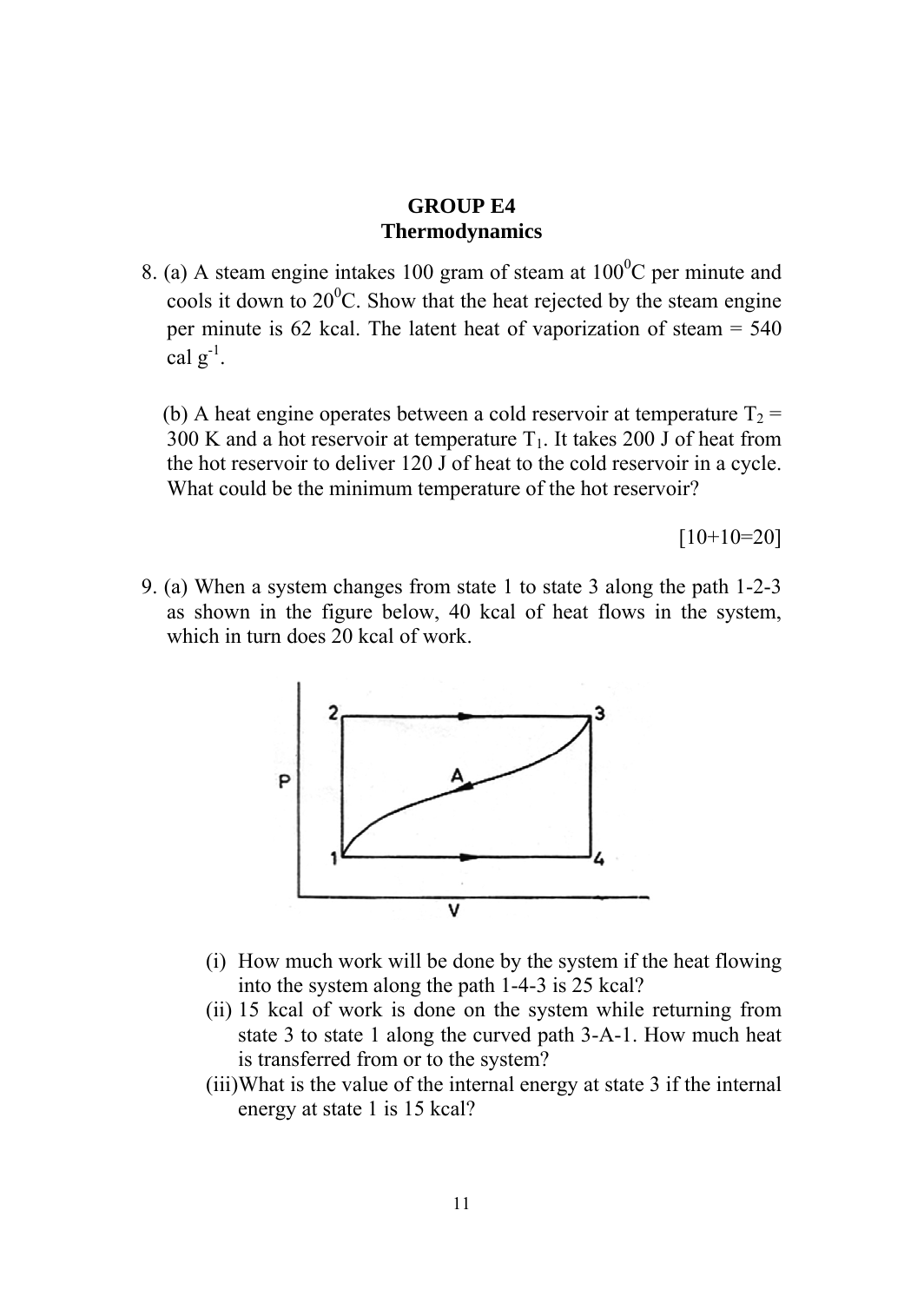(iv)If the value of the internal energy at state 4 is 20 kcal, how much heat will be transferred from or to the system for the paths 1-4 and 4-3? Indicate the direction of flow of heat.

(b) The specific heat of certain gas under constant pressure is related to

the temperature by 2 1  $1 \times 10^4$  $C_p = 6.55 - \frac{1.5 \times 10^2}{T} + \frac{1.1 \times 10^4}{T^2}$  kcal/mole-K *T T*  $\times 10^2$  1.1 $\times$  $=6.55 - \frac{1.5 \times 10^{14}}{T} + \frac{1.1 \times 10^{14}}{T^2}$  kcal/mole-K,

where *T* is in K. The molecular weight of the gas is 30. Determine the heat transferred per kg of gas if the system is heated from 400 K to 1000 K

(i) Under constant pressure,

(ii) Under constant volume.

Take R= 1.98 kcal/kg-mol-K.

 $[(2+3+2+3)+(5+5)=20]$ 

## **GROUP E5 Engineering Drawing**

10. (a) Draw the (a) front view, (b) side view from the right, and (c) top view of the given object mentioning dimensions and angle of projection (first angle/ third angle).